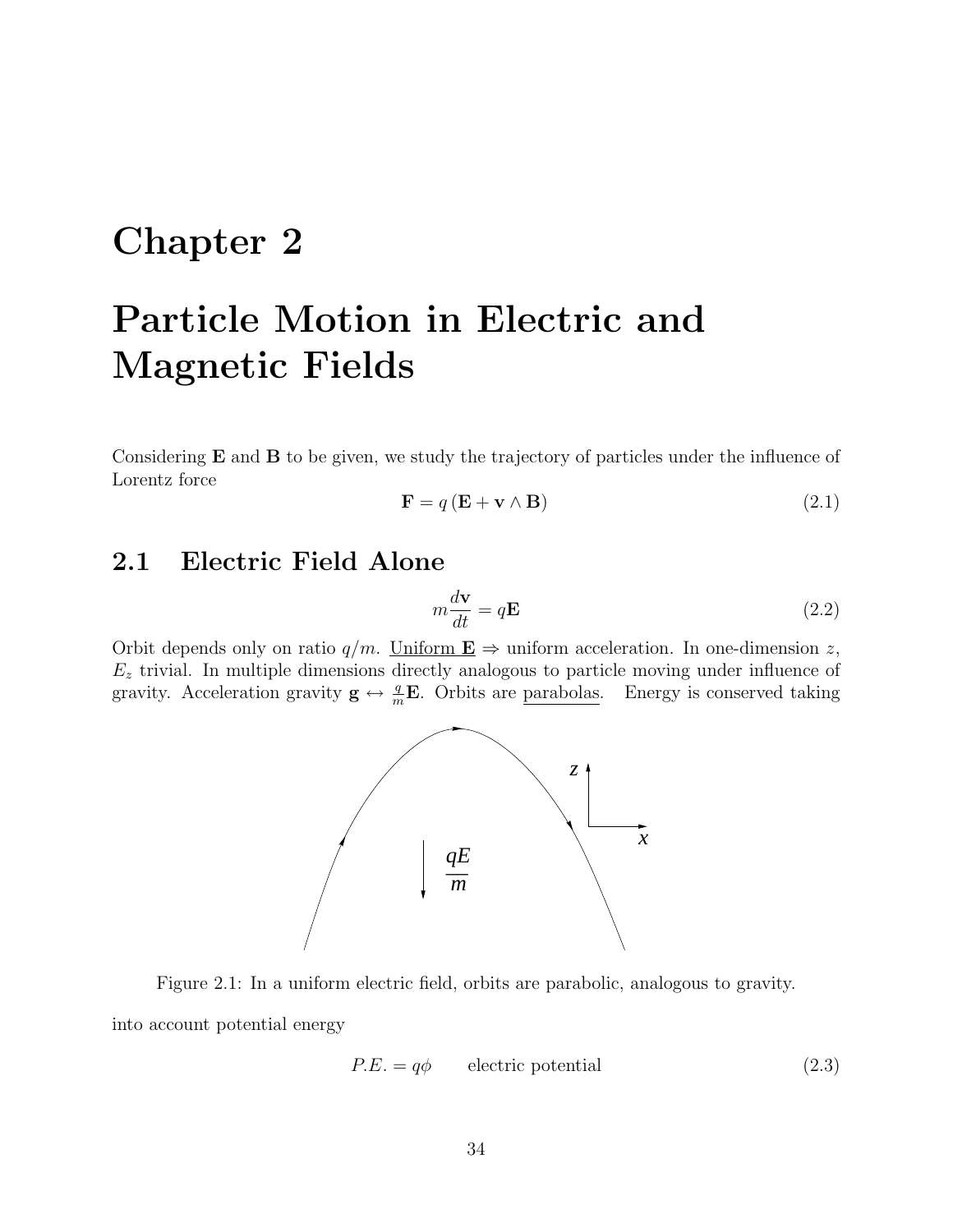[Proof if needed, regardless of E spatial variation,

$$
m\frac{d\mathbf{v}}{dt}\cdot\mathbf{v} = -q\nabla\phi.\mathbf{v} = -q\frac{d\phi}{dt}
$$
 (2.4)

$$
\frac{d}{dt}\left(\frac{1}{2}mv^2\right) = -\frac{d}{dt}\left(q\phi\right) \tag{2.5}
$$

i.e.  $\frac{1}{2}mv^2 + q\phi = \text{const.}$ 

A particle gains kinetic energy  $q\phi$  when falling through a potential drop- $\phi$ . So consider the acceleration and subsequent analysis of particles electrostatically: How much deflection



Figure 2.2: Schematic of electrostatic acceleration and analysis.

will there be? After acceleration stage  $KE = \frac{1}{2}mv_x^2 = -q\phi_s$ 

$$
v_x = \sqrt{\frac{-2q\phi_s}{m}} \quad . \tag{2.6}
$$

Supposing  $\mathbf{E}_a$ , field of analyser, to be purely  $\hat{\mathbf{z}}$ , this velocity is subsequently constant. Within the analyser

$$
m\frac{dv_z}{dt} = qE_a \Rightarrow v_z = \frac{q}{m}E_a t = \frac{q}{m}E_a \frac{x}{v_x} \quad . \tag{2.7}
$$

So

$$
z = \int v_z dt = \frac{q}{m} E_a \frac{t^2}{2} = \frac{q}{m} E_a \frac{1}{2} \frac{x^2}{v_x^2} .
$$
 (2.8)

Hence height at output of analyser is

$$
z_o = \frac{q}{m} E_a \frac{1}{2} \frac{L^2}{v_x^2} = \frac{q}{m} E_a \frac{1}{2} L^2 \frac{m}{(-2q\phi_s)}
$$
  
= 
$$
-\frac{1}{4} \frac{E_a}{\phi_s} L^2 = +\frac{1}{4} \frac{\phi_a}{\phi_s} \frac{L^2}{d}
$$
 (2.9)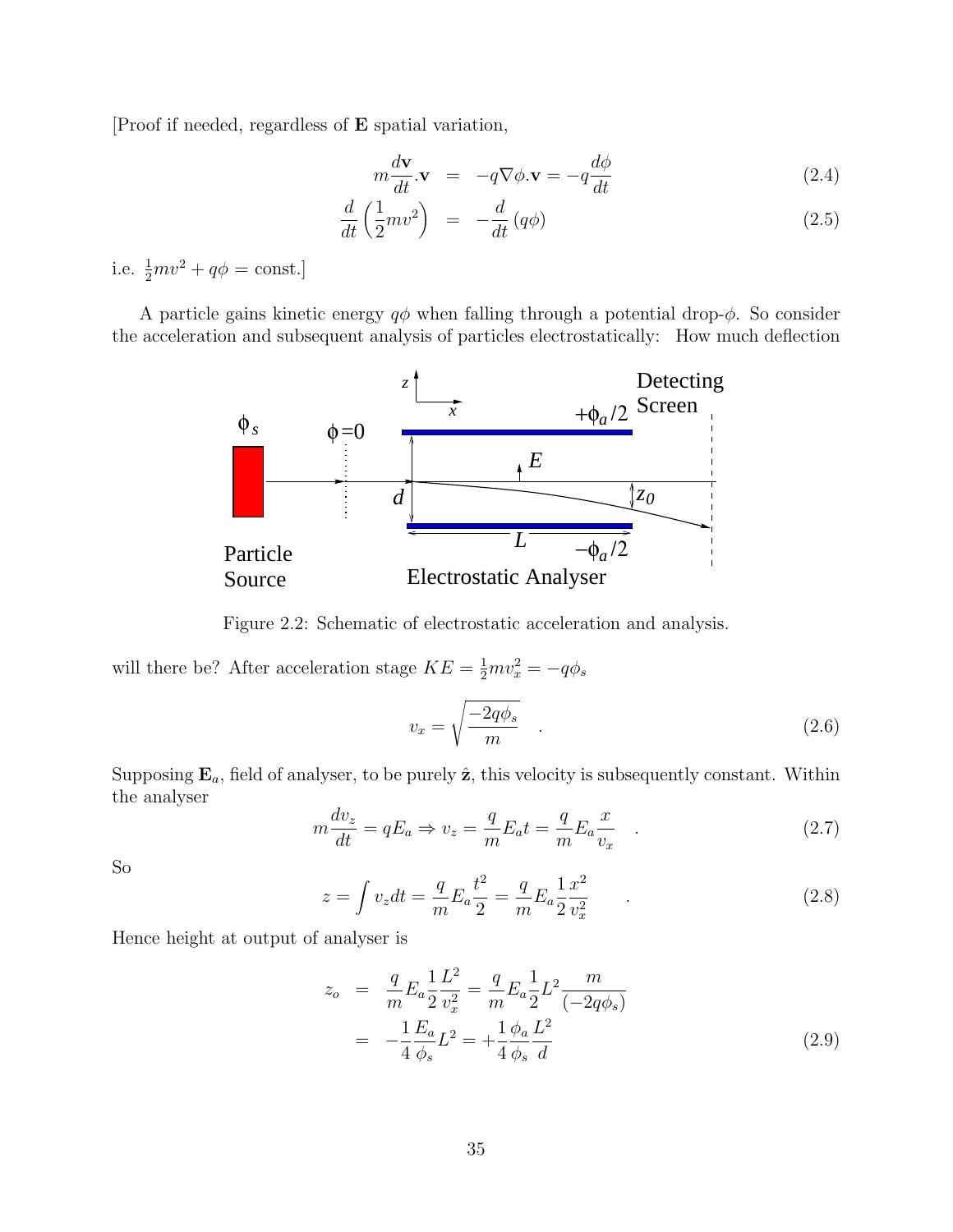using  $E_a = -\phi_a/d$ . Notice this is independent of q and m! We could see this directly by eliminating the time from our fundamental equations noting

$$
\frac{d}{dt} = v\frac{d}{d\ell} \left(= \mathbf{v}.\nabla\right) \quad \text{with} \quad v = \sqrt{\frac{2q\left(\phi - \phi_s\right)}{m}} \quad \text{or} \quad v = \sqrt{\frac{2q}{m}\left(\phi - \phi_s + \frac{\mathcal{E}_s}{q}\right)} \tag{2.10}
$$

if there is initial energy  $\mathcal{E}_s$ . So equation of motion is

$$
\frac{m}{q}\sqrt{\frac{2q(\phi-\phi_s)}{m}}\frac{d}{d\ell}\left(\sqrt{\frac{2q(\phi-\phi_s)}{m}}\frac{d}{d\ell}\mathbf{x}\right) = 2\sqrt{\phi-\phi_s}\frac{d}{d\ell}\sqrt{\phi-\phi_s}\frac{d\mathbf{x}}{d\ell} = E_a = -\nabla\phi \quad , \tag{2.11}
$$

which is independent of q and m. Trajectory of particle in purely electrostatic field depends only on the field (and initial particle kinetic energy/q). If initial energy is zero, can't deduce anything about  $q, m$ .

# 2.2 Electrostatic Acceleration and Focussing

Accelerated charged particle beams are widely used in science and in everyday applications.

#### Examples:

X-ray generation from e-beams (Medical, Industrial) Electron microscopes Welding. (e-beam) Surface ion implantation Nuclear activation (ion-beams) Neutron generation Television and (CRT) Monitors

For applications requiring  $\leq$  few hundred keV energy electrostatic acceleration is easiest, widest used. Schematically



Figure 2.3: Obtaining defined energy from electrostatic acceleration is straightforward in principle. Beam focussing and transport to the target is crucial.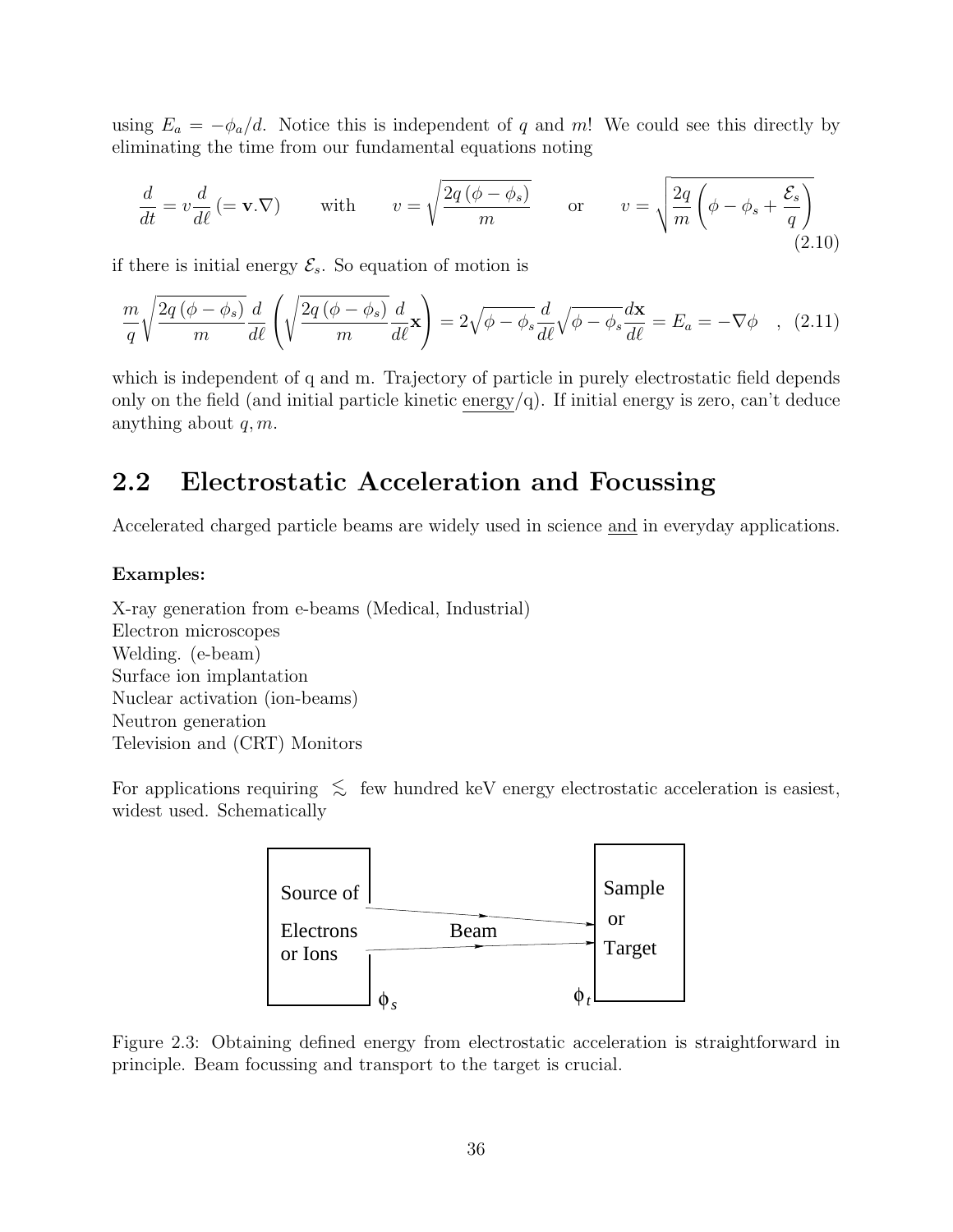Clearly getting the required energy is simple. Ensure the potential difference is right and particles are singly charged: Energy  $(eV) \leftrightarrow$  Potential V. More interesting question: How to focus the beam? What do we mean by focussing?



Figure 2.4: Analogy between optical and particle-beam focussing.

What is required of the "Lens"? To focus at a single spot we require the ray (particle path) deviation from a "thin" lens to be systematic. Specifically, all initially parallel rays converge to a point if the lens deviates their direction by  $\theta$  such that



Figure 2.5: Requirement for focussing is that the angular deviation of the path should be a linear function of the distance from the axis.

$$
r = f \tan \theta \tag{2.12}
$$

and for small angles,  $\theta$ ,  $r = -f\theta$ . This <u>linear</u> dependence  $(\theta = -r/f)$  of the deviation  $\theta$ , on distance from the axis,  $r$ , is the key property. Electrostatic Lens would like to have  $(e.g.)$ 

$$
E_r = \frac{E_a}{a}r\tag{2.13}
$$

but the lens can't have charged solids in its middle because the beams must pass through so (initially)  $\rho = 0 \Rightarrow \nabla \cdot \mathbf{E} = 0$ . Consequently <u>pure  $E_r$ </u> is <u>impossible</u>  $(0 = \nabla \cdot \mathbf{E} = \frac{1}{r} \partial (r E_r)/\partial r =$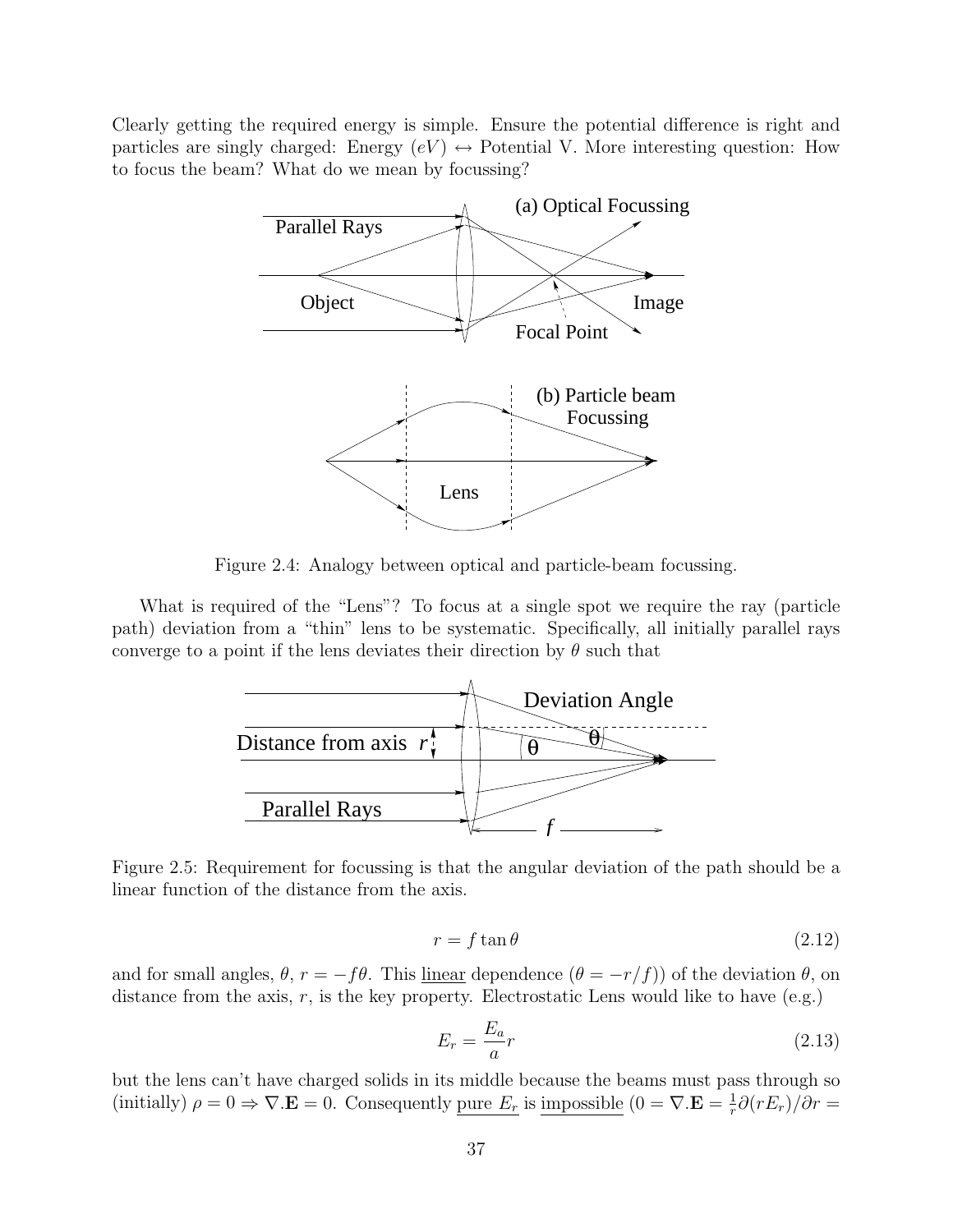$2E_a/a \Rightarrow E_a = 0$ ). For an axisymmetric lens  $(\partial/\partial \theta = -0)$  we must have both  $E_r$  and  $E_z$ . Perhaps the simplest way to arrange appropriate  $E_r$  is to have an aperture between two



Figure 2.6: Potential variation near an aperture between two regions of different electric field gives rise to focussing.

regions of unequal electric field. The potential contours "bow out" toward the lower field region: giving  $E_r$ .

#### Calculating focal length of aperture Radial acceleration.



Figure 2.7: Coordinates near an aperture.

$$
\frac{dv_r}{dt} = \frac{q}{m}E_r\tag{2.14}
$$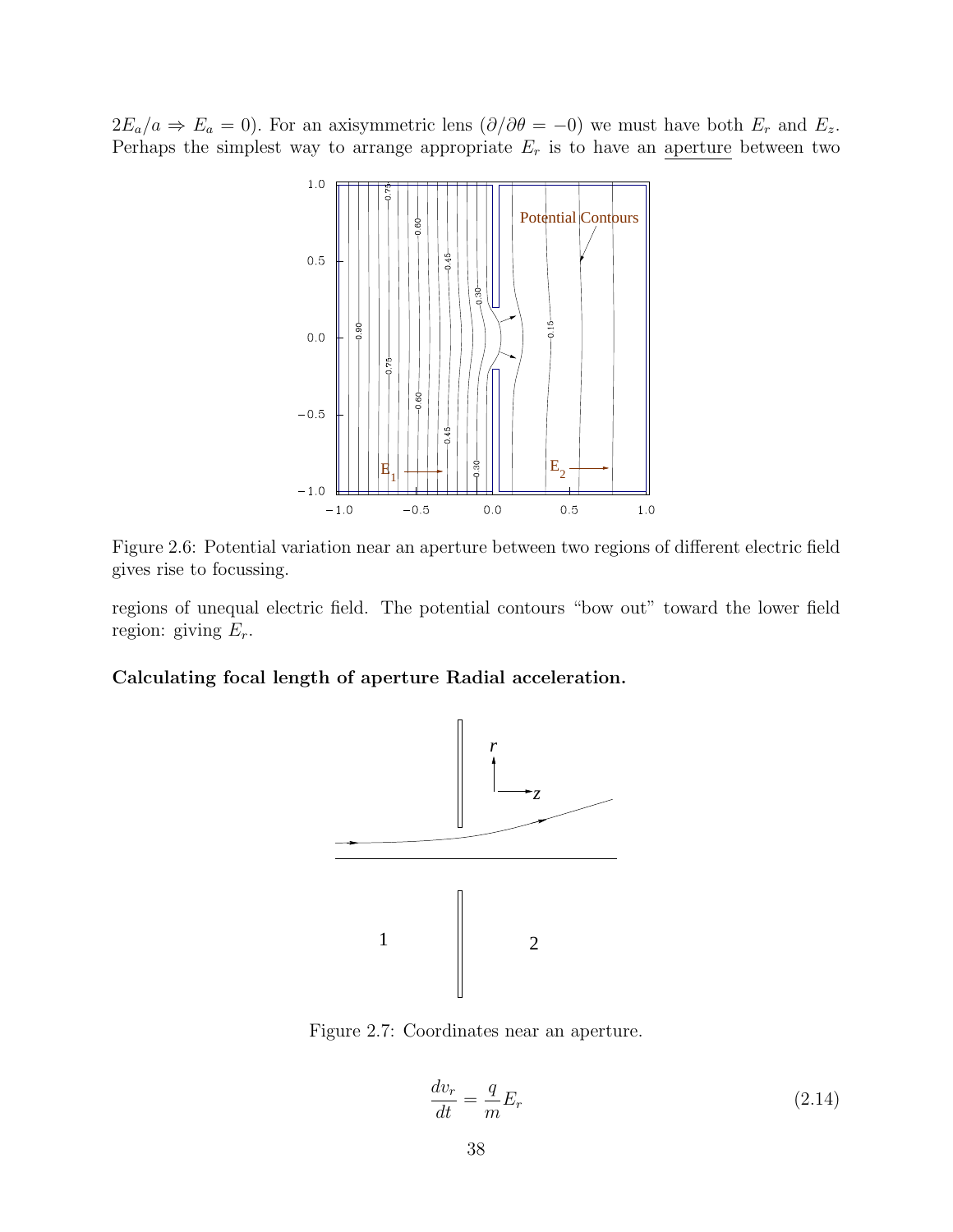So

$$
\frac{dv_r}{dz} = \frac{1}{v_z}\frac{dv_r}{dt} = \frac{q}{m}\frac{E_r}{v_z}
$$
\n(2.15)

But

$$
\nabla \cdot \mathbf{E} = 0 \Rightarrow \frac{1}{r} \frac{\partial (rE_r)}{\partial r} + \frac{\partial E_z}{\partial z} = 0 \tag{2.16}
$$

Near the axis, only the linear part of  $E_r$  is important i.e.

$$
E_r(r,z) \simeq r \left. \frac{\partial E_r}{\partial r} \right|_{r=0} \tag{2.17}
$$

So

$$
\frac{1}{r}\frac{\partial}{\partial r}rE_r \simeq 2\left.\frac{\partial E_r}{\partial r}\right|_{r=0} \tag{2.18}
$$

and thus

$$
2\left.\frac{\partial E_r}{\partial r}\right|_{r=0} + \frac{\partial E_z}{\partial z} = 0\tag{2.19}
$$

and we may write  $E_r \simeq -\frac{1}{2}r\partial E_z/\partial z$ . Then

$$
\frac{dv_r}{dz} = -\frac{qr}{2mv_z}\frac{\partial E_z}{\partial z} \quad , \tag{2.20}
$$

which can be integrated approximately assuming that variations in  $r$  and  $v<sub>z</sub>$  can be neglected in lens to get

$$
\delta v_r = [v_r]_{initial}^{final} = \frac{-qr}{2mv_z} [E_z]_1^2
$$
\n(2.21)

The angular deviation is therefore

$$
\theta = \frac{-\delta v_r}{v_z} = \frac{+qr}{2mv_z^2} \left[ E_{z2} - E_{z1} \right]
$$
\n(2.22)

and the focal length is  $f = r/\theta$ 

$$
f = \frac{2mv_z^2}{q(E_{z2} - E_{z1})} = \frac{4\mathcal{E}}{q(E_{z2} - E_{z1})}
$$
(2.23)

When  $E_1$  is an accelerating region and  $E_2$  is zero or small the lens is diverging. This means that just depending on an extractor electrode to form an ion beam will give a diverging beam. Need to do more focussing down stream: more electrodes.

#### 2.2.1 Immersion Lens

Two tubes at different potential separated by gap In this case the gap region can be thought of as an aperture but with the electric fields  $E_1, E_2$  the same (zero) on both sides. Previous effect is zero. However two other effects, neglected previously, give focussing:

- 1.  $v_z$  is not constant.
- 2. r is not constant.

Consider an accelerating gap:  $q(\phi_2 - \phi_1) < 0$ .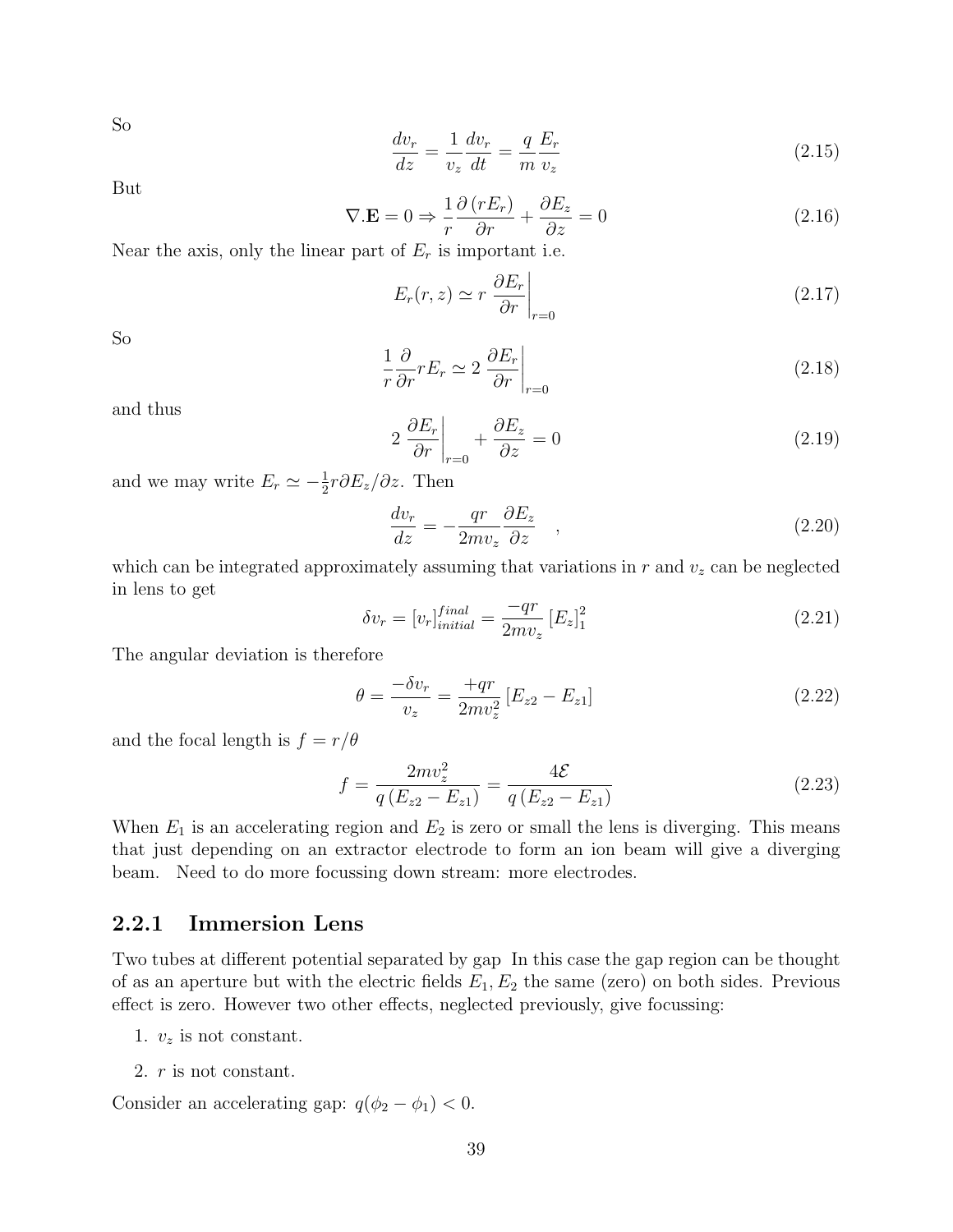

Figure 2.8: The extraction electrode alone always gives a diverging beam.



Figure 2.9: An Immersion Lens consists of adjacent sections of tube at different potentials.

Effect (1) ions are converged in region 1, diverged in region 2. However because of zacceleration,  $v<sub>z</sub>$  is higher in region 2. The diverging action lasts a shorter time. Hence overall converging.

**Effect** (2) The electric field  $E_r$  is weaker at smaller r. Because of deviation, r is smaller in diverging region. Hence overall converging.

For a decelerating gap you can easily convince yourself that both effects are still converging. [Time reversal symmetry requires this.] One can estimate the focal length as

$$
\frac{1}{f} \simeq \frac{3}{16} \frac{q^2}{\mathcal{E}^2} \int \left( \frac{\partial \phi}{\partial z} \right)^2 \bigg|_{r=0} dz \quad \text{(for weak focusing)} \tag{2.24}
$$

but numerical calculations give the values in figure 2.10 where  $\phi_1 = \mathcal{E}/q$ . Here  $\mathcal E$  is the energy in region 1. Effect (2) above, that the focussing or defocussing deviation is weaker at points closer to the axis, means that it is a general principle that alternating lenses of equal converging and diverging power give a net converging effect. This principle can be considered to be the basis for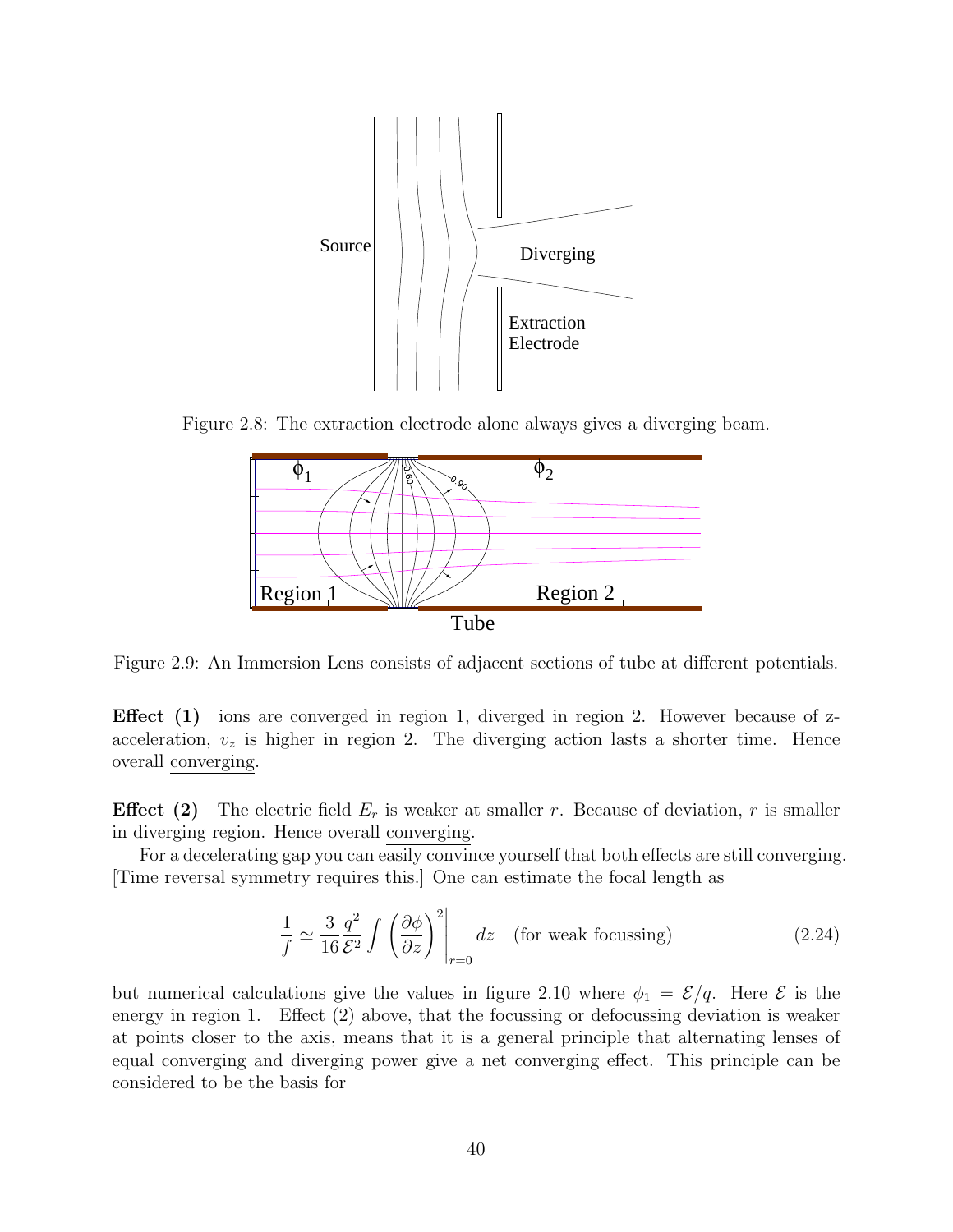Image removed due to copyright restrictions.

Figure 2.10: Focal length of Electrostatic Immersion Lenses. Dependence on energy per unit charge  $(\phi)$  in the two regions, from S.Humphries 1986

#### 2.2.2 Alternating Gradient Focussing

Idea is to abandon the cylindrically symmetric geometry so as to obtain stronger focussing. Consider an electrostatic configuration with  $E_z = 0$  and

$$
E_x = \frac{dE_x}{dx}x \quad \text{with} \quad \frac{dE_x}{dx} = \text{const.} \tag{2.25}
$$

Since  $\nabla \cdot \mathbf{E} = 0$ , we must have

$$
\frac{dE_x}{dx} + \frac{dE_y}{dx} = 0 \Rightarrow \frac{dE_y}{dy} = \text{const} \quad \Rightarrow E_y = -\frac{dE_x}{dx}y \tag{2.26}
$$

This situation arises from a potential

$$
\phi = \left(x^2 - y^2\right) \left(\frac{1}{2}\frac{dE_x}{dx}\right) \tag{2.27}
$$

so equipotentials are hyperbolas  $x^2 - y^2 = const$ . If  $qdE_x/dx$  is negative, then this field is converging in the x-direction, but  $dE_y/dy = -dE_x/dx$ , so it is, at the same time, diverging in the y-direction. By using alternating sections of  $+ve$  and  $-ve$   $dE_x/dx$  a net converging focus can be obtained in both the x and y directions. This alternating gradient approach is very important for high energy particle accelerators, but generally magnetic, not electrostatic, fields are used. So we'll go into it more later.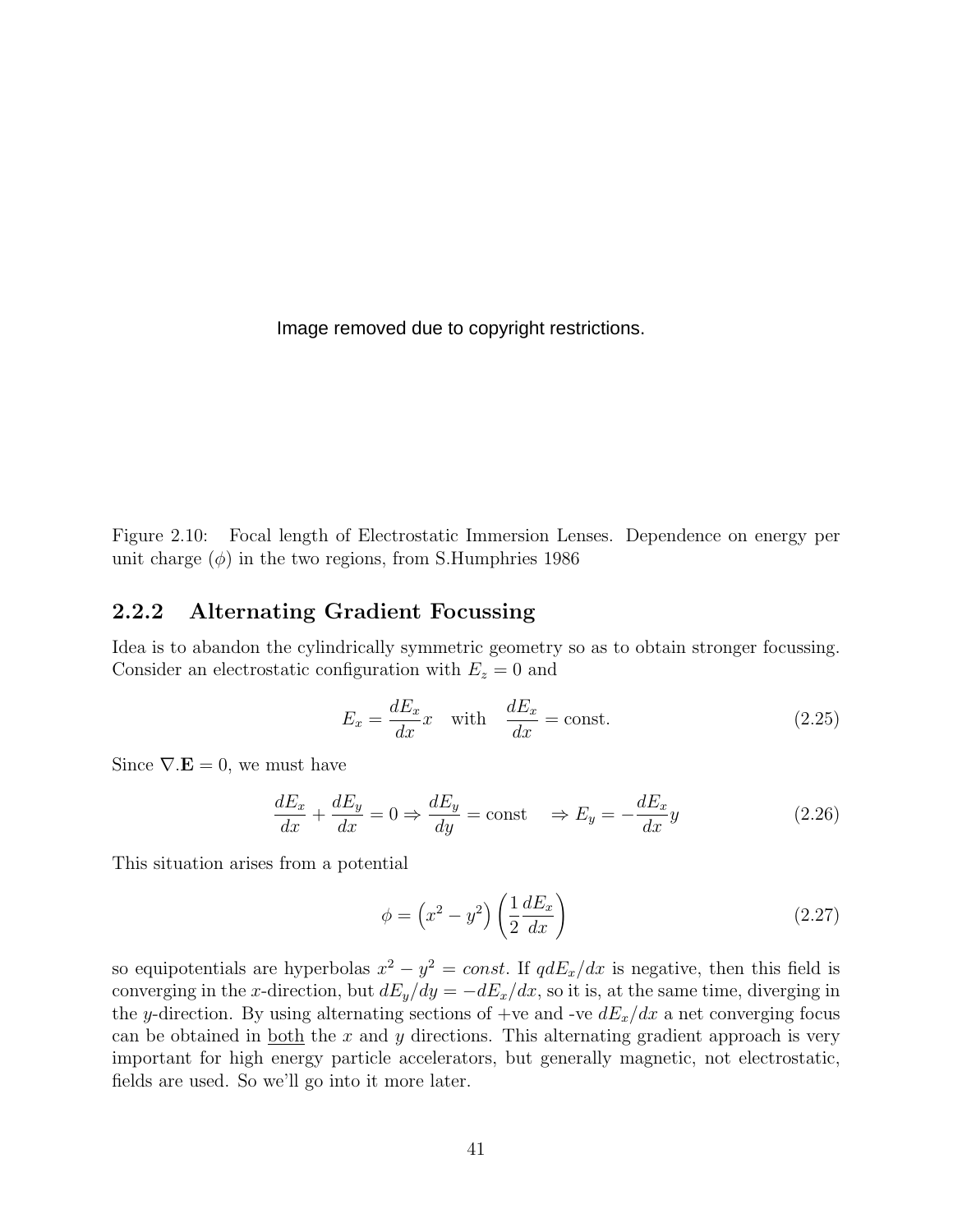# 2.3 Uniform Magnetic field

$$
m\frac{d\mathbf{v}}{dt} = q\left(\mathbf{v} \wedge \mathbf{B}\right) \tag{2.28}
$$

Take **B** in  $\hat{z}$ -direction. Never any force in  $\hat{z}$ -dir.  $\Rightarrow v_z = \text{constant}$ . Perpendicular dynamics are separate.



Figure 2.11: Orbit of a particle in a uniform magnetic field.

#### 2.3.1 Brute force solution:

$$
\dot{v}_x = \frac{q}{m} v_y B \qquad \dot{v}_y = \frac{-q}{m} v_x B \tag{2.29}
$$

$$
\Rightarrow \ddot{v}_x = -\left(\frac{qB}{m}\right)^2 v_x \qquad \ddot{v}_y = -\left(\frac{qB}{m}\right)^2 v_y \tag{2.30}
$$

Solution

$$
v_x = v \sin \frac{qB}{m} t
$$
  
\n
$$
x = -v \frac{m}{qB} \cos \frac{qB}{m} t + x_0
$$
  
\n
$$
v_y = v \cos \frac{qB}{m} t
$$
  
\n
$$
y = v \frac{m}{qB} \sin \frac{qB}{m} t + y_0
$$
\n(2.31)

the equation of a circle. Center  $(x_0, y_0)$  and radius  $(vm/qB)$  are determined by initial conditions.

### 2.3.2 'Physics' Solution

- 1. Magnetic field force does no work on particle because  $\mathbf{F} \perp \mathbf{v}$ . Consequently total  $|v|$ is constant.
- 2. Force is thus constant,  $\perp$  to **v**. Gives rise to a circular orbit.
- 3. Centripetal acceleration gives  $\frac{v^2}{r} = \frac{Force}{mass} = q \frac{vB}{m}$  i.e.  $r = \frac{mv}{qB}$ . This radius is called the Larmor (or gyro) Radius.
- 4. Frequency of rotation  $\frac{v}{r} = \frac{qB}{m} \equiv \Omega$  is called the "Cyclotron" frequency (angular frequency,  $s^{-1}$ , not cycles/sec, Hz).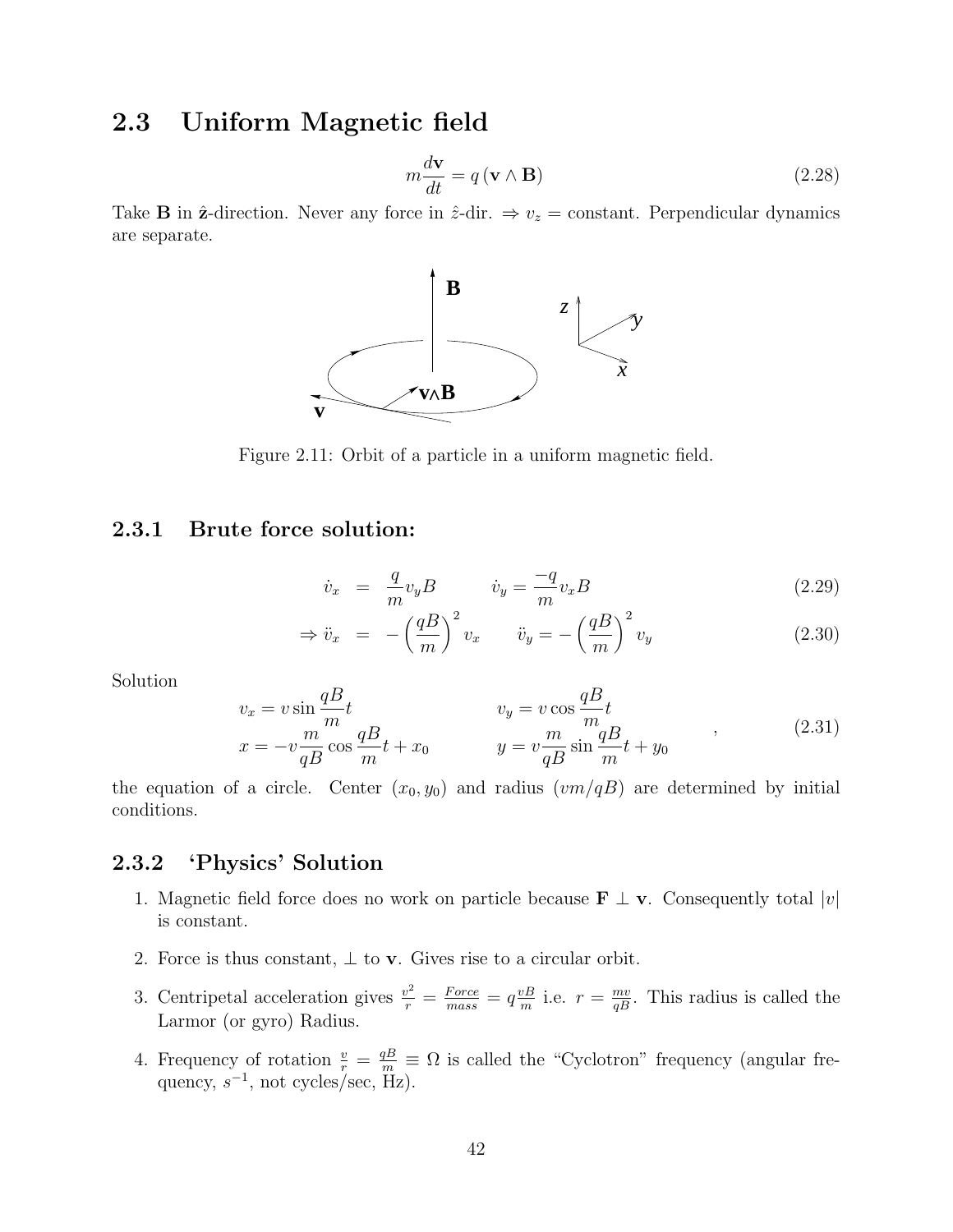When we add the constant  $v_z$  we get a helical orbit. Cyclotron frequency  $\Omega = qB/m$  depends only on particle character  $q, m$  and B-strength not v (non relativistically, see aside). Larmor Radius  $r = mv/qB$  depends on particle momentum  $m\mathbf{v}$ . All (non-relativistic) particles with same  $q/m$  have same  $\Omega$ . Different energy particles have different r. This variation can be used to make momentum spectrometers.

#### 2.3.3 Relativistic Aside

Relativistic dynamics can be written

$$
\frac{d}{dt}\mathbf{p} = q\left(\left[\mathbf{E} + \right] \mathbf{v} \wedge \mathbf{B}\right) \tag{2.32}
$$

where relativistic momentum is

$$
\mathbf{p} = m\mathbf{v} = \frac{m_0 \mathbf{v}}{\sqrt{1 - \frac{v^2}{c^2}}} \tag{2.33}
$$

Mass  $m$  is increased by factor

$$
\gamma = \left(1 - \frac{v^2}{c^2}\right)^{-\frac{1}{2}}\tag{2.34}
$$

relative to rest mass  $m_0$ . Since for  $\mathbf{E} = 0$  the velocity  $|v| = \text{const}, \gamma$  is also constant, and so is m. Therefore dynamics of a particle in a purely magnetic field can be calculated <u>as if</u> it were non-relativistic:  $m d\mathbf{v}/dt = q(\mathbf{v} \wedge \mathbf{B})$ , except that the particle has mass greater by factor  $\gamma$  than its rest mass.

#### 2.3.4 Momentum Spectrometers

Particles passing vertically through slit take different paths depending on  $mv/q$ . By mea-



Figure 2.12: Different momentum particles strike the detection plane at different positions. suring where a particle hits the detection plane we measure its momentum/ $q$ :

$$
2\frac{mv}{qB} = x \qquad : \qquad \frac{mv}{q} = \frac{Bx}{2} \qquad . \tag{2.35}
$$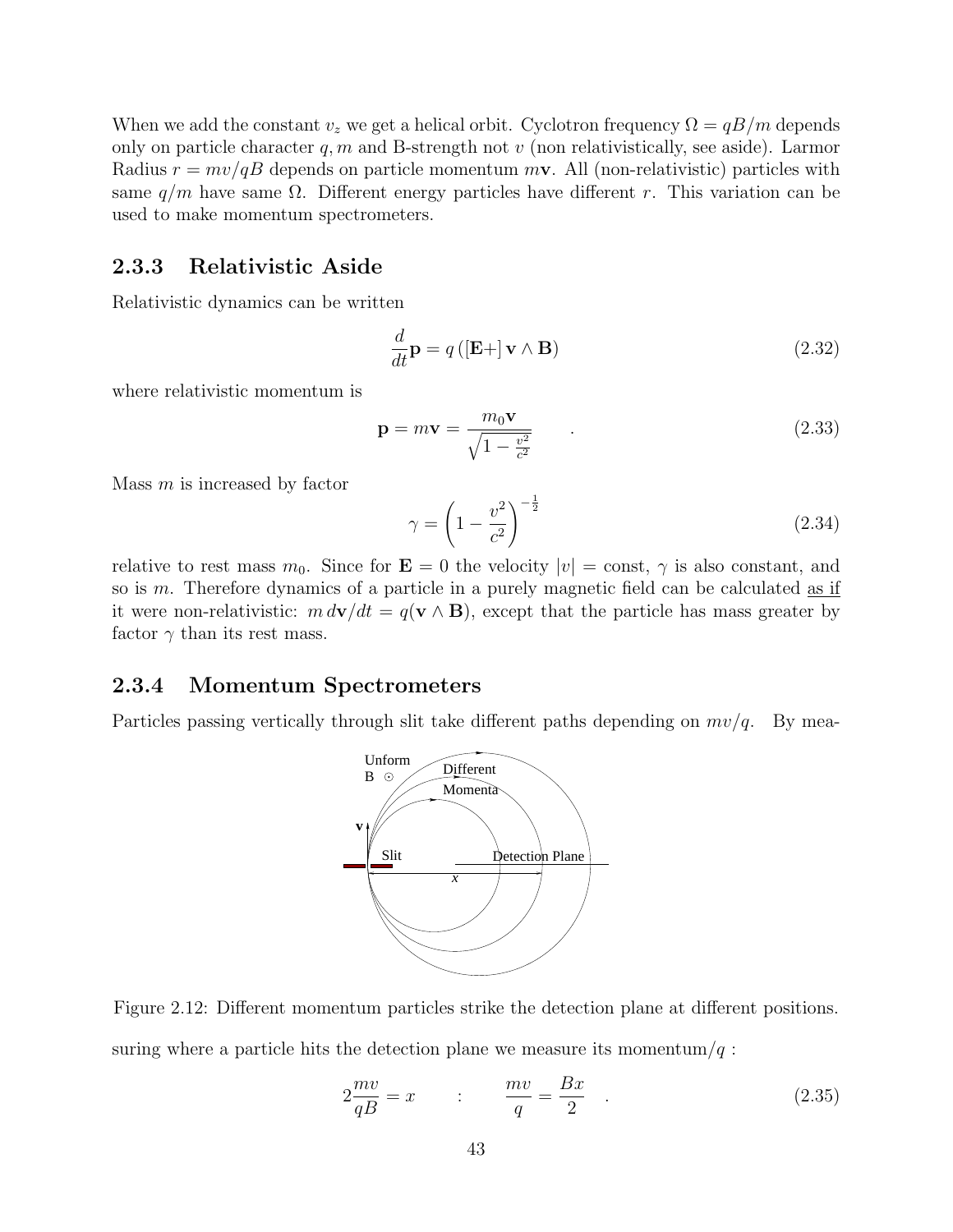Why make the detection plane a diameter? Because detection position is least sensitive to velocity direction. This is a form of magnetic focussing. Of course we don't need to make the full 360◦, so analyser can be reduced in size.



Figure 2.13: (a) Focussing is obtained for different input angles by using 180 degrees of orbit. (b) The other half of the orbit is redundant.

Even so, it may be inconvenient to produce uniform  $B$  of sufficient intensity over sufficiently large area if particle momentum is large.

#### 2.3.5 Historical Day Dream (J.J. Thomson 1897)

"Cathode rays": how to tell their charge and mass?

#### Electrostatic Deflection

Tells only their energy/ $q = \mathcal{E}/q$  and we have no independent way to measure  $\mathcal E$  since the same quantity  $\mathcal{E}/q$  just equals accelerating potential, which is the thing we measure.

#### Magnetic Deflection

The radius of curvature is

$$
r = \frac{mv}{qB} \tag{2.36}
$$

So combination of electrostatic and electromagnetic gives us

$$
\frac{\frac{1}{2}mv^2}{q} = M_1 \quad and \quad \frac{mv}{q} = M_2 \tag{2.37}
$$

Hence

$$
\frac{2M_1}{M_2^2} = \frac{q}{m}.\tag{2.38}
$$

We can measure the charge/mass ratio. In order to complete the job an independent measure of q (or m) was needed. Millikan (1911-13). [Actually Townsend in J.J. Thomson's lab had an experiment to measure q which was within  $\sim$  factor 2 correct.]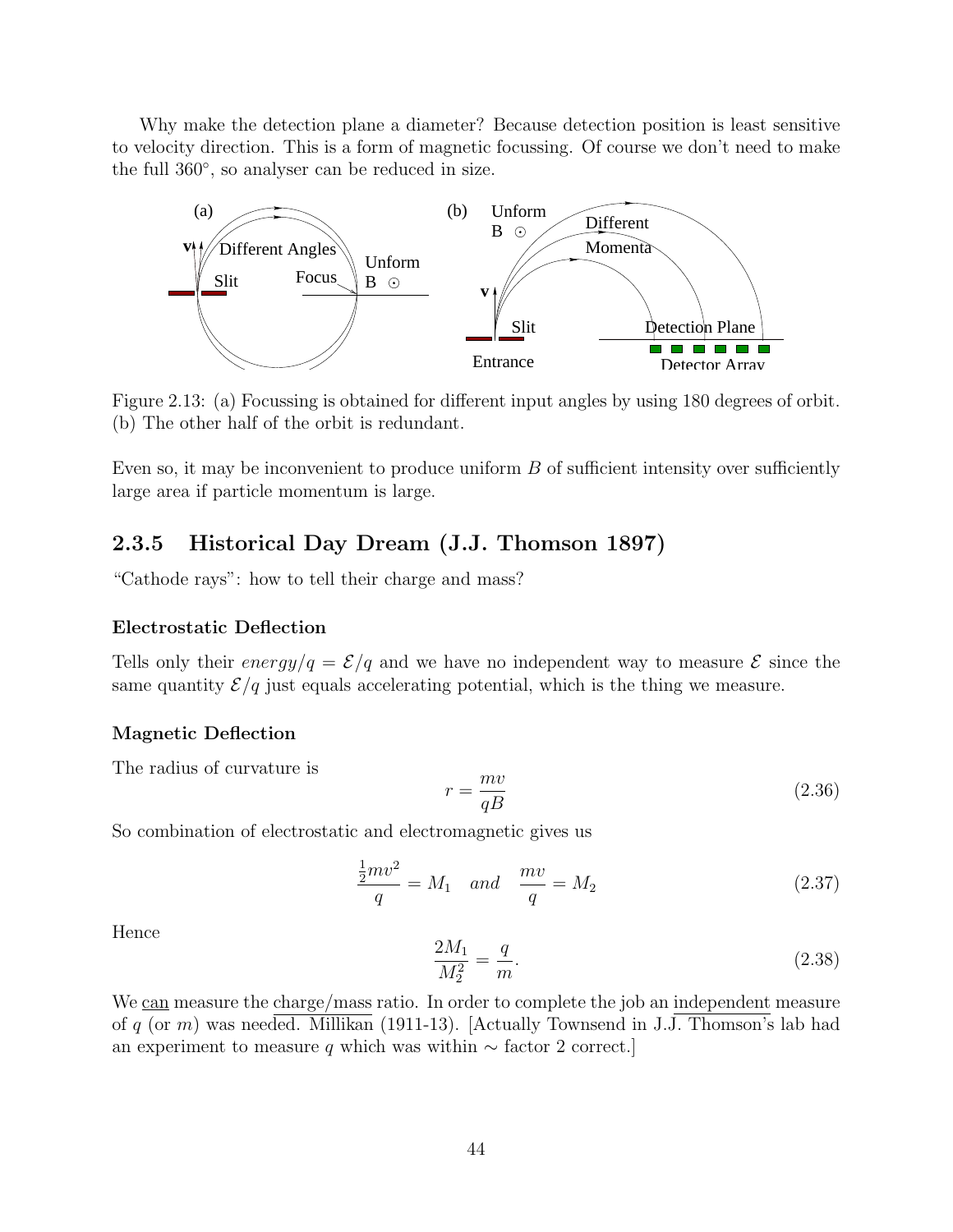#### 2.3.6 Practical Spectrometer

In fusion research fast ion spectrum is often obtained by simultaneous electrostatic and electromagnetic analysis E parallel to B. This allows determination of  $\mathcal{E}/q$  and  $q/m \Rightarrow$ velocity of particle  $[\mathcal{E} = \frac{1}{2} m v^2]$ . Thus e.g. deuterons and protons can be distinguished.



Figure 2.14: E parallel to B analyser produces parabolic output locus as a function of input velocity. The loci are different for different  $q/m$ .

However,  $He^4$  and  $D^2$  have the <u>same  $\frac{q}{m}$ </u> so one <u>can't</u> distinguish their spectra on the basis of ion orbits.

# 2.4 Dynamic Accelerators

In addition to the electrostatic accelerators, there are several different types of accelerators based on time-varying fields. With the exception of the Betatron, these are all based on the general principle of arranging for a resonance between the particle and the oscillating fields such that energy is continually given to the particle. Simple example



Figure 2.15: Sequence of dynamically varying electrode potentials produces continuous acceleration. Values at 3 times are indicated.

Particle is accelerated through sequence of electrodes 3 at times (1) (2) (3). The potential of electrode is raised from negative to  $+ve$  while particle is inside electrode. So at each gap it sees an accelerating  $E_z$ . Can be thought of as a successive moving potential hill:

"Wave" of potential propagates at same speed as particle so it is continuously accelerated. Historically earliest widespread accelerator based on this principle was the cyclotron.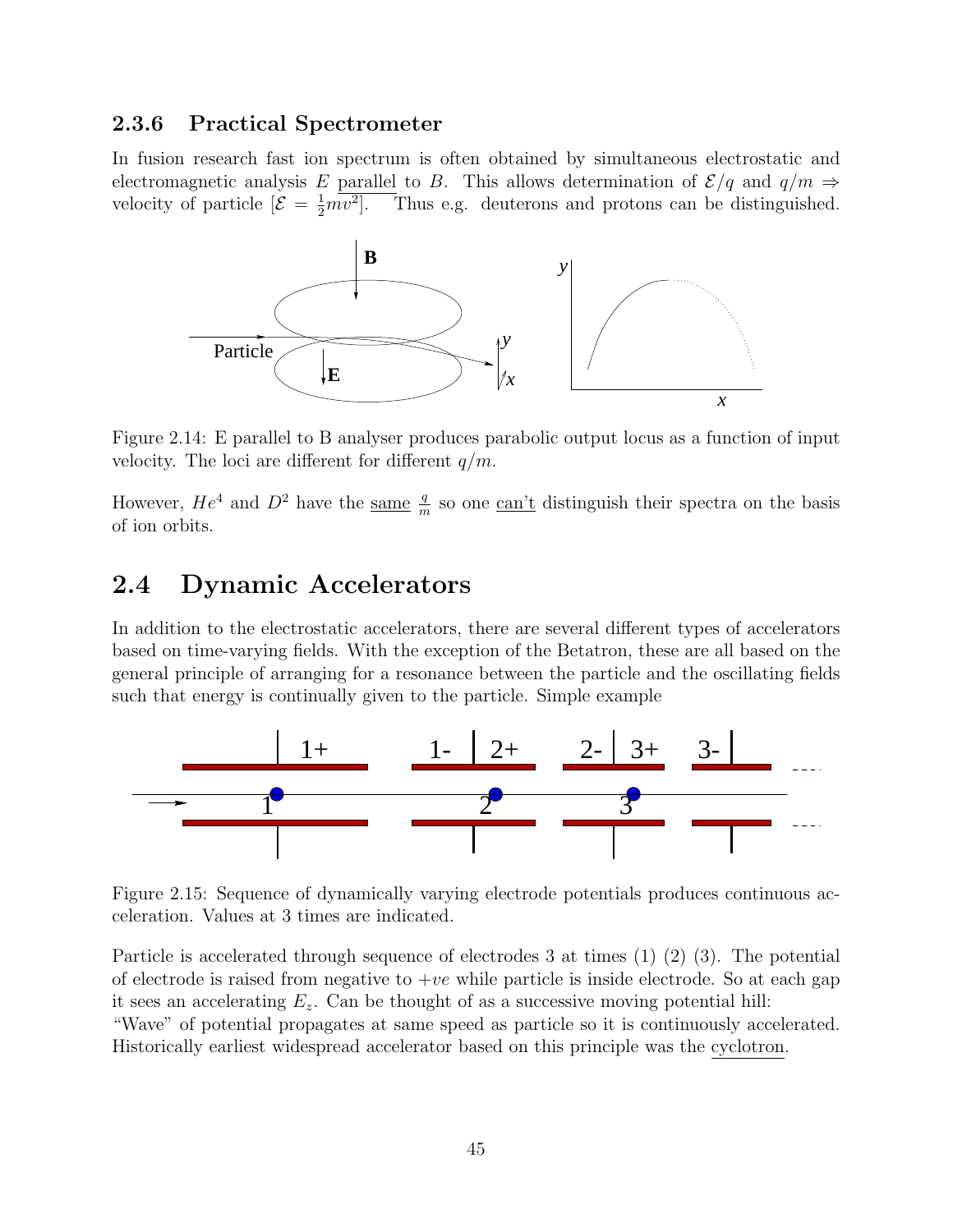

Figure 2.16: Oscillating potentials give rise to a propagating wave.



Figure 2.17: Schematic of a Cyclotron accelerator.

#### 2.4.1 Cyclotron

Take advantage of the orbit frequency in a uniform B-field  $\Omega = \frac{qB}{m}$ . Apply oscillating potential to electric poles, at this frequency. Each time particle crosses the gap (twice/turn) it sees an accelerating electric field. Resonant frequency

$$
f = \frac{\Omega}{2\pi} = \frac{qB}{m2\pi} = 1.52 \times 10^7 B \quad \text{Hz}
$$
 (2.39)

15.2 MHz/T for protons. If magnet radius is  $R$  particle leaves accelerator when its Larmor radius is equal to R

$$
\frac{mv}{qB} = R \Rightarrow \frac{1}{2}mv^2 = \frac{1}{2}\frac{q^2}{m}B^2R^2
$$
\n(2.40)

If iron is used for magnetic pole pieces then  $B \leq 2T$  (where it saturates). Hence larger accelerator is required for higher energy  $\mathcal{E} \propto R^2$ . [But stored energy in magnet  $\propto R^2 \to R^3$ ].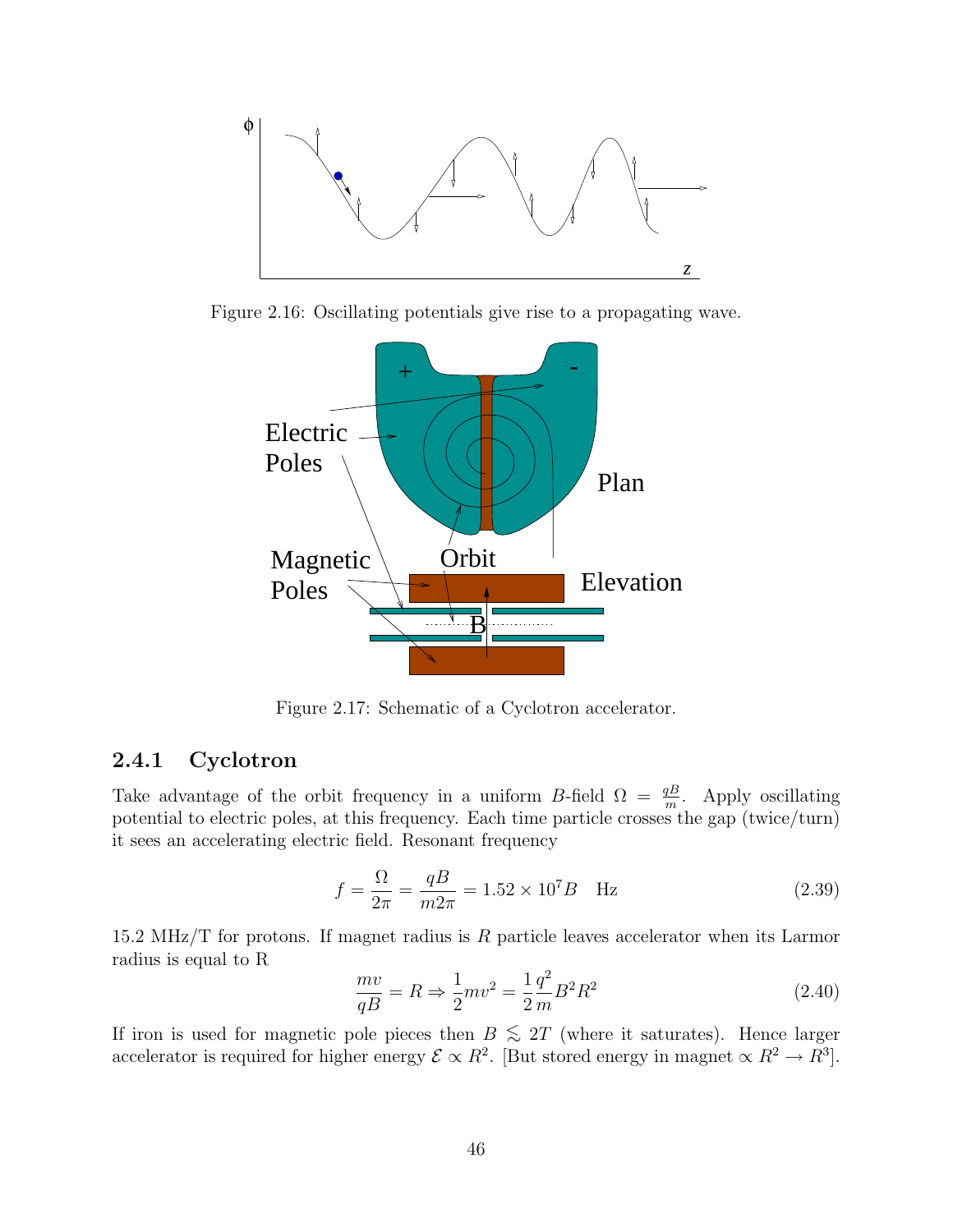# 2.4.2 Limitations of Cyclotron Acceleration: Relativity

Mass increase  $\propto (1 - v^2/c^2)^{-\frac{1}{2}}$  breaks resonance, restricting maximum energy to ~25MeV (protons). Improvement: sweep oscillator frequency (downward). "Synchrocyclotron" allowed energy up to ∼500MeV but reduced flux. Alternatively: Increase B with radius. Leads to orbit divergence parallel to B. Compensate with azimuthally varying field for focussing AVF-cyclotron. Advantage continuous beam.

# 2.4.3 Synchrotron

Vary both frequency and field in time to keep beam in resonance at constant radius. High energy physics (to 800 GeV).

## 2.4.4 Linear Accelerators

Avoid limitations of electron synchrotron radiation. Come in 2 main types. (1) Induction (2) RF (linacs) with different pros and cons. (RF for highest energy electrons). Electron acceleration:  $v = c$  different problems from ion.

# 2.5 Magnetic Quadrupole Focussing (Alternating Gradient)

Magnetic focussing is preferred at high particle energy. Why? Its force is stronger.

Magnetic force on a relativistic particle  $qcB$ .

Electric force on a relativistic particle  $qE$ .

E.g.  $B = 2T \Rightarrow cB = 6 \times 10^8$  same force as an electric field of magnitude  $6 \times 10^8$ V/m = 0.6MV/mm! However magnetic force is perpendicular to **B** so an axisymmetric lens would like to have purely azimuthal B field  $\mathbf{B} = \hat{\theta} B_{\theta}$ . However this would require a current right





where the beam is:

$$
\oint \mathbf{B}.\mathbf{d}\ell = \mu_o I. \tag{2.41}
$$

Axisymmetric magnetic lens is impossible. However we can focus in one cartesian direction  $(x, y)$  at a time. Then use the fact that successive combined focus-defocus has a net focus.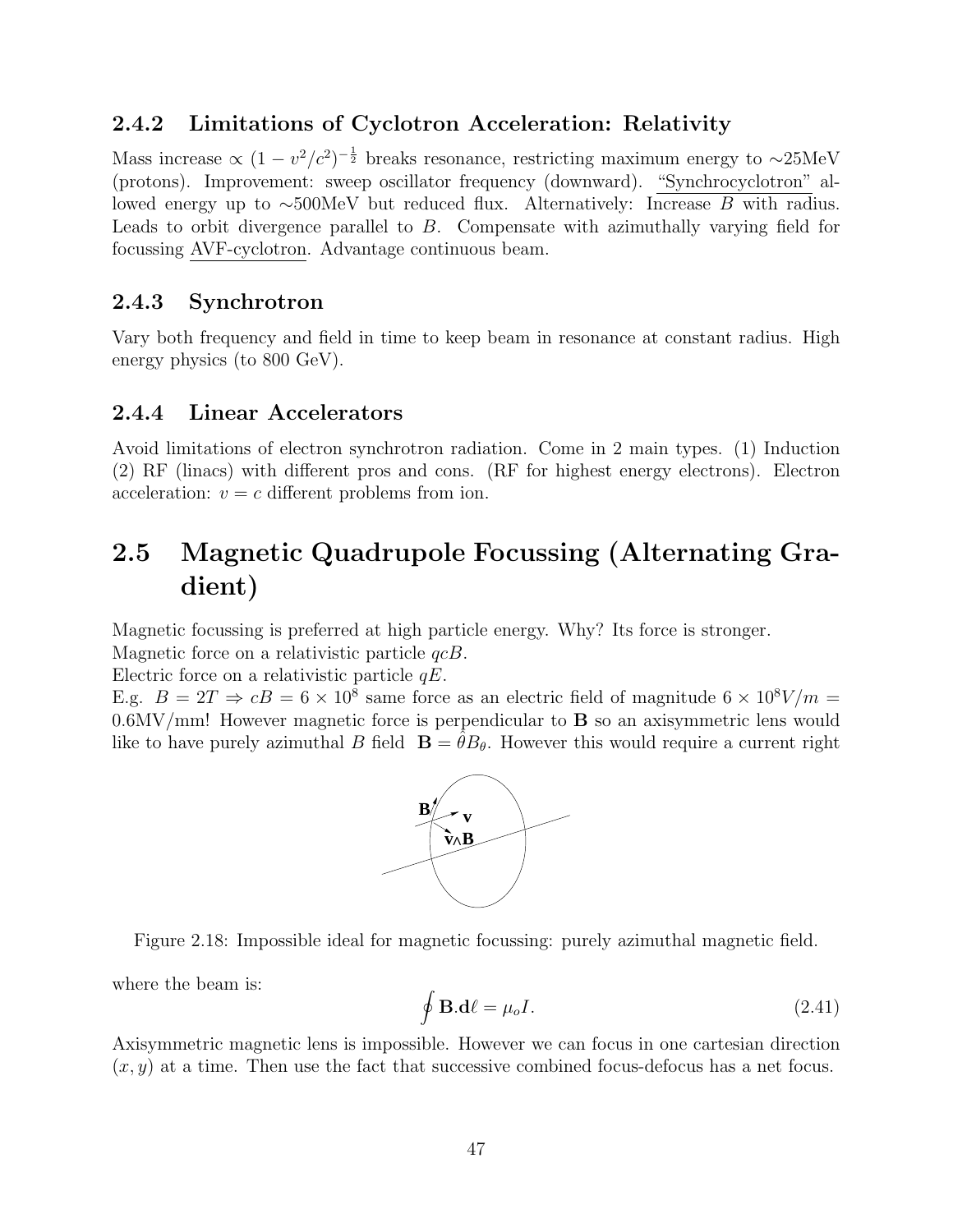#### 2.5.1 Preliminary Mathematics

Consider  $\frac{\partial}{\partial z} = 0$  purely transverse field (approx)  $B_x, B_y$ . This can be represented by **B** =  $\nabla \wedge \mathbf{A}$  with  $\mathbf{A} = \mathbf{\hat{z}}A$  so  $\nabla \wedge \mathbf{A} = \nabla \wedge (\mathbf{\hat{z}}A) = -\mathbf{\hat{z}} \wedge \nabla A$  (since  $\nabla \mathbf{\hat{z}} = 0$ ). In the vacuum region  $\mathbf{j} = 0$  (no current) so

$$
0 = \nabla \wedge \mathbf{B} = \nabla \wedge (-\hat{\mathbf{z}} \wedge \nabla A) = -\hat{\mathbf{z}} \nabla^2 A + \underbrace{(\hat{\mathbf{z}}.\nabla)}_{=0} \nabla A \tag{2.42}
$$

i.e.  $\nabla^2 A = 0$ . A satisfies Laplace's equation. Notice then that solutions of electrostatic problems,  $\nabla^2 \phi = 0$  are also solutions of (2-d) vacuum magnetostatic problems. The same solution techniques work.

#### 2.5.2 Multipole Expansion

Potential can be expanded about some point in space in a kind of Taylor expansion. Choose origin at point of expansion and use coordinates  $(r, \theta)$ ,  $x = r \cos \theta$ ,  $y = r \sin \theta$ .

$$
\nabla^2 A = \frac{1}{r} \frac{\partial}{\partial r} r \frac{\partial A}{\partial r} + \frac{1}{r^2} \frac{\partial^2 A}{\partial \theta^2} = 0
$$
\n(2.43)

Look for solutions in the form  $A = u(r) \cdot w(\theta)$ . These require

$$
\frac{d^2w}{d\theta^2} = -\text{const.} \times w \tag{2.44}
$$

and

$$
r\frac{d}{dr}r\frac{du}{dr} = \text{const.} \times u. \tag{2.45}
$$

Hence w solutions are sines and cosines

$$
w = \cos n\theta \qquad \text{or} \qquad \sin n\theta \tag{2.46}
$$

where  $n^2$  is the constant in the previous equation and n integral to satisfy periodicity. Correspondingly

$$
u = r^n \qquad \text{or} \qquad \ln r \quad , \quad r^{-n} \tag{2.47}
$$

These solutions are called "cylindrical harmonics" or (cylindrical) multipoles:

$$
\begin{array}{ccc}\n1 & \ln r \\
r^n \cos n\theta & r^{-n} \cos n\theta \\
r^n \sin n\theta & r^{-n} \sin n\theta\n\end{array} \tag{2.48}
$$

If our point of expansion has no source at it (no current) then the right-hand column is ruled out because no singularity at  $r = 0$  is permitted. The remaining multipoles are

|                                                                     | constant irrelevant to a potential                 |
|---------------------------------------------------------------------|----------------------------------------------------|
| $r \cos \theta (=x)$                                                | uniform field, $\nabla A \propto \hat{\mathbf{x}}$ |
| $r^2 \cos 2\theta = r^2(\cos^2 \theta - \sin^2 \theta) = x^2 - y^2$ | non-uniform field                                  |
| Higher orders                                                       | neglected.                                         |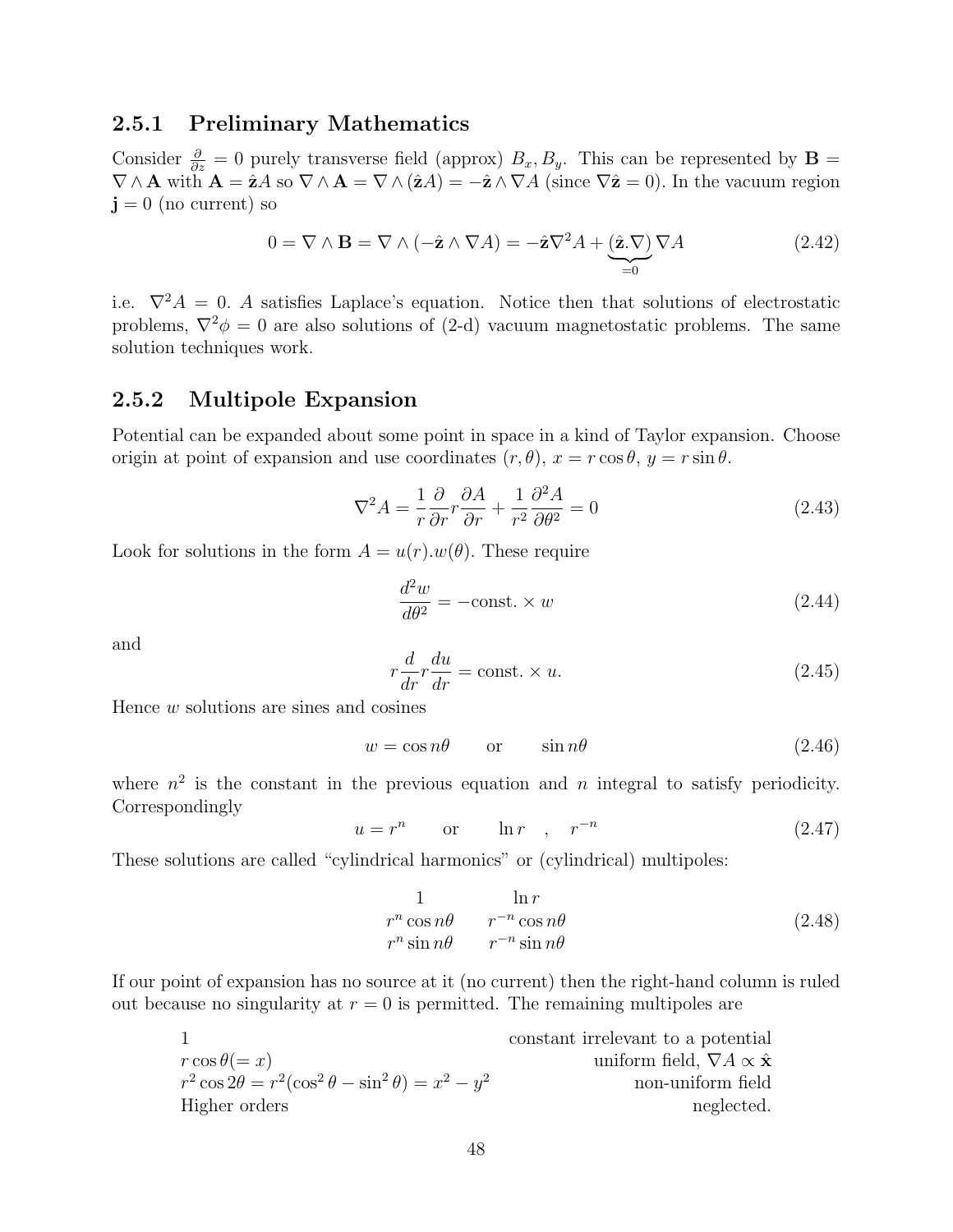The second order solution,  $x^2 - y^2$  is called a "quadrupole" field (although this is something of a misnomer). [Similarly  $r^3 \cos 3\theta \rightarrow$  "hexapole",  $r^4 \cos \theta$  "octupole".] We already dealt with this potential in the electric case.

$$
\nabla A = \nabla \left( x^2 - y^2 \right) = 2x\hat{\mathbf{x}} - 2y\hat{\mathbf{y}} \tag{2.49}
$$

So

$$
-\hat{\mathbf{z}} \wedge \nabla A = -2x\hat{\mathbf{y}} - 2y\hat{\mathbf{x}} \tag{2.50}
$$

Force on longitudinally moving charge:

$$
\mathbf{F} = q\mathbf{v} \wedge \mathbf{B} = q\mathbf{v} \wedge (\nabla \wedge \mathbf{A}) \tag{2.51}
$$

$$
= q\mathbf{v} \wedge (\hat{\mathbf{z}} \wedge \nabla A) = -q(\mathbf{v}.\hat{\mathbf{z}}) \nabla A \equiv -qv_z\nabla A \qquad (2.52)
$$

Magnetic quadrupole force is identical to electric 'quadrupole' force replacing

$$
\phi \leftrightarrow Av_z \tag{2.53}
$$

Consequently focussing in  $x$ -direction  $\Rightarrow$  defocussing in y-direction but alternating gradients give net focussing. This is basis of all "strong focussing".

## 2.6 Force on distributed current density

We have regarded the Lorentz force law

$$
F = q\left(\mathbf{E} + \mathbf{v} \wedge \mathbf{B}\right) \tag{2.54}
$$

as fundamental. However forces are generally measured in engineering systems via the interaction of wires or conducting bars with B-fields. Historically, of course, electricity and magnetism were based on these measurements. A current  $(I)$  is a flow of charge: Coulombs/s  $\equiv$  Amp. A current density **j** is a flow of charge per unit area  $A/m^2$ . The charge is carried by particles:

$$
\mathbf{j} = \sum_{species \ i} n_i \mathbf{v}_i q_i \tag{2.55}
$$

Hence total force on current carriers per unit volume is

$$
\mathbf{F} = \sum_{i} n_i q_i (\mathbf{v}_i \wedge \mathbf{B}) = \mathbf{j} \wedge \mathbf{B}
$$
 (2.56)

Also, for a fine wire carrying current I, if its area is  $\Omega$ , the current density averaged across the section is

$$
j = \frac{I}{\Omega} \tag{2.57}
$$

Volume per unit length is  $\Omega$ . And the force/unit length =  $\mathbf{j} \wedge \mathbf{B} \cdot \Omega = I \times B$  perpendicular to the wire.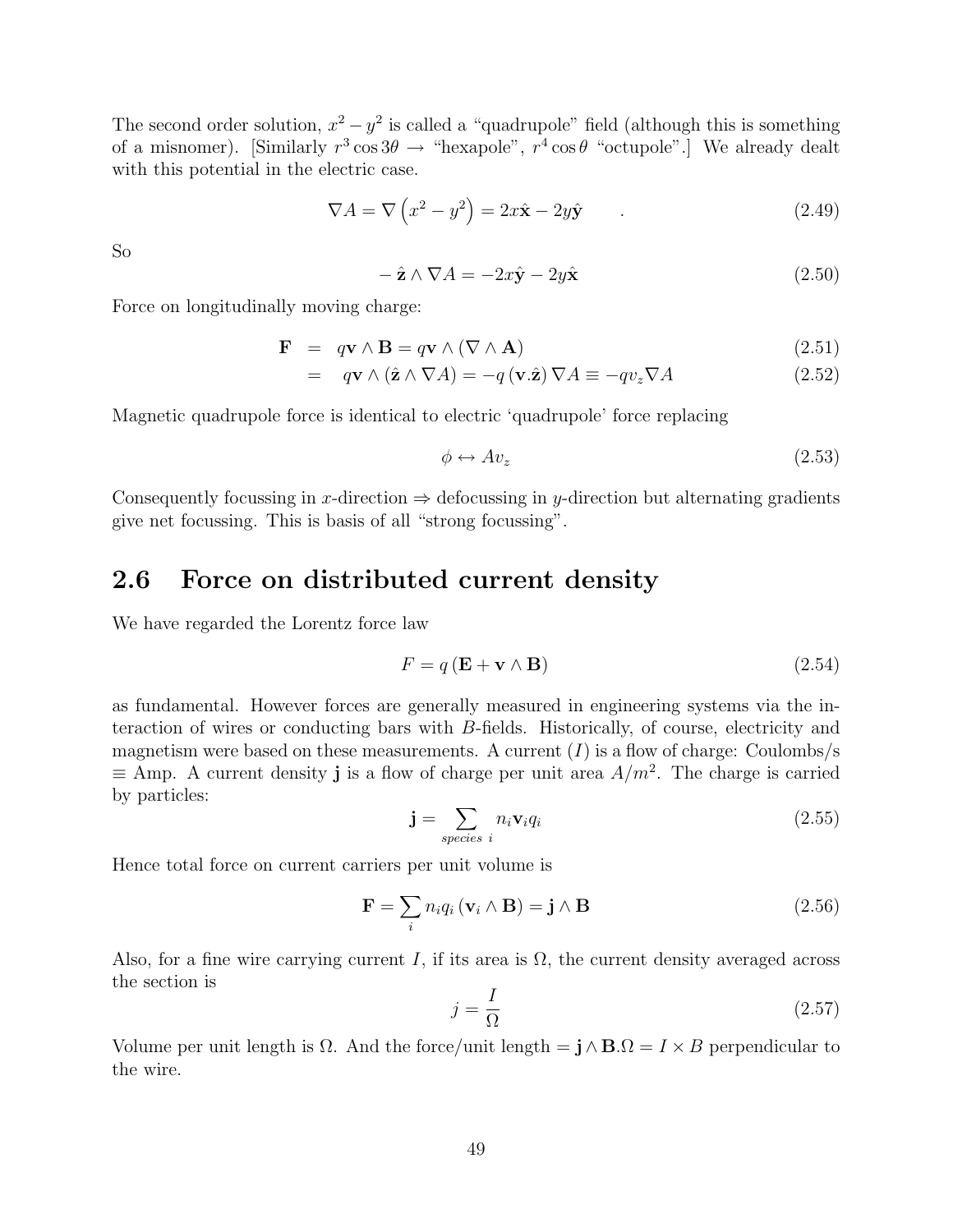#### 2.6.1 Forces on dipoles

We saw that the field of a localized current distribution, far from the currents, could be approximated as a dipole. Similarly the forces on a localized current by an external magnetic field that varies slowly in the region of current can be expressed in terms of magnetic dipole. [Same is true in electrostatics with an electric dipole].

#### Total force

$$
\mathbf{F} = \int \mathbf{j} \wedge \mathbf{B} d^3 x' \tag{2.58}
$$

where **B** is an external field that is slowly varying and so can be approximated as

$$
\mathbf{B}(\mathbf{x}') = \mathbf{B}_0 + (\mathbf{x}' . \nabla) \mathbf{B}
$$
 (2.59)

where the tensor  $\nabla \mathbf{B} (\partial B_j / \partial x_i)$  is simply a constant (matrix). Hence

$$
\mathbf{F} = \int \mathbf{j} \wedge \mathbf{B}_o + \mathbf{j} \wedge (\mathbf{x}' . \nabla \mathbf{B}) d^3 x'
$$
  
= 
$$
\left( \int \mathbf{j} d^3 x' \right) \wedge \mathbf{B}_o + \int \mathbf{j} \wedge (\mathbf{x}' . \nabla \mathbf{B}) d^3 x'
$$
 (2.60)

The first term integral is zero and the second is transformed by our previous identity, which can be written as

$$
\mathbf{x} \wedge \int (\mathbf{x}' \wedge \mathbf{j}) d^3 x' = 2\mathbf{x} \cdot \int \mathbf{j} \mathbf{x}' d^3 x' = -2\mathbf{x} \cdot \int \mathbf{x}' \mathbf{j} d^3 x'
$$
 (2.61)

for any x. Use the quantity  $\nabla \mathbf{B}$  for x (i.e.  $x_i \leftrightarrow \frac{\partial}{\partial x_i} B_j$ ) giving

$$
\frac{1}{2} \int (\mathbf{x}' \wedge \mathbf{j}) d^3 x \wedge \nabla \mathbf{B} = \mathbf{m} \wedge \nabla \mathbf{B} = \int \mathbf{j} (\mathbf{x}' \cdot \nabla) \mathbf{B} d^3 x \tag{2.62}
$$

This tensor identity is then contracted by an 'internal' cross-product  $[\epsilon_{ijk}T_{jk}]$  to give the vector identity

$$
(\mathbf{m} \wedge \nabla) \wedge \mathbf{B} = \int \mathbf{j} \wedge [(\mathbf{x}'.\nabla) \mathbf{B}] d^3 x \qquad (2.63)
$$

Thus

$$
\mathbf{F} = (\mathbf{m} \wedge \nabla) \wedge \mathbf{B} = \nabla (\mathbf{m}.\mathbf{B}) - \mathbf{m} (\nabla.\mathbf{B})
$$
 (2.64)

(remember the  $\nabla$  operates only on **B** not **m**). This is the force on a dipole:

$$
\mathbf{F} = \nabla \left( \mathbf{m} . \mathbf{B} \right) \tag{2.65}
$$

#### Total Torque (Moment of force)

is

$$
\mathbf{M} = \int \mathbf{x}' \wedge (\mathbf{j} \wedge \mathbf{B}) d^3 \mathbf{x}' \qquad (2.66)
$$

$$
= \int \mathbf{j}(\mathbf{x}'.\mathbf{B}) - \mathbf{B}(\mathbf{x}'.\mathbf{j}) d^3 x'
$$
 (2.67)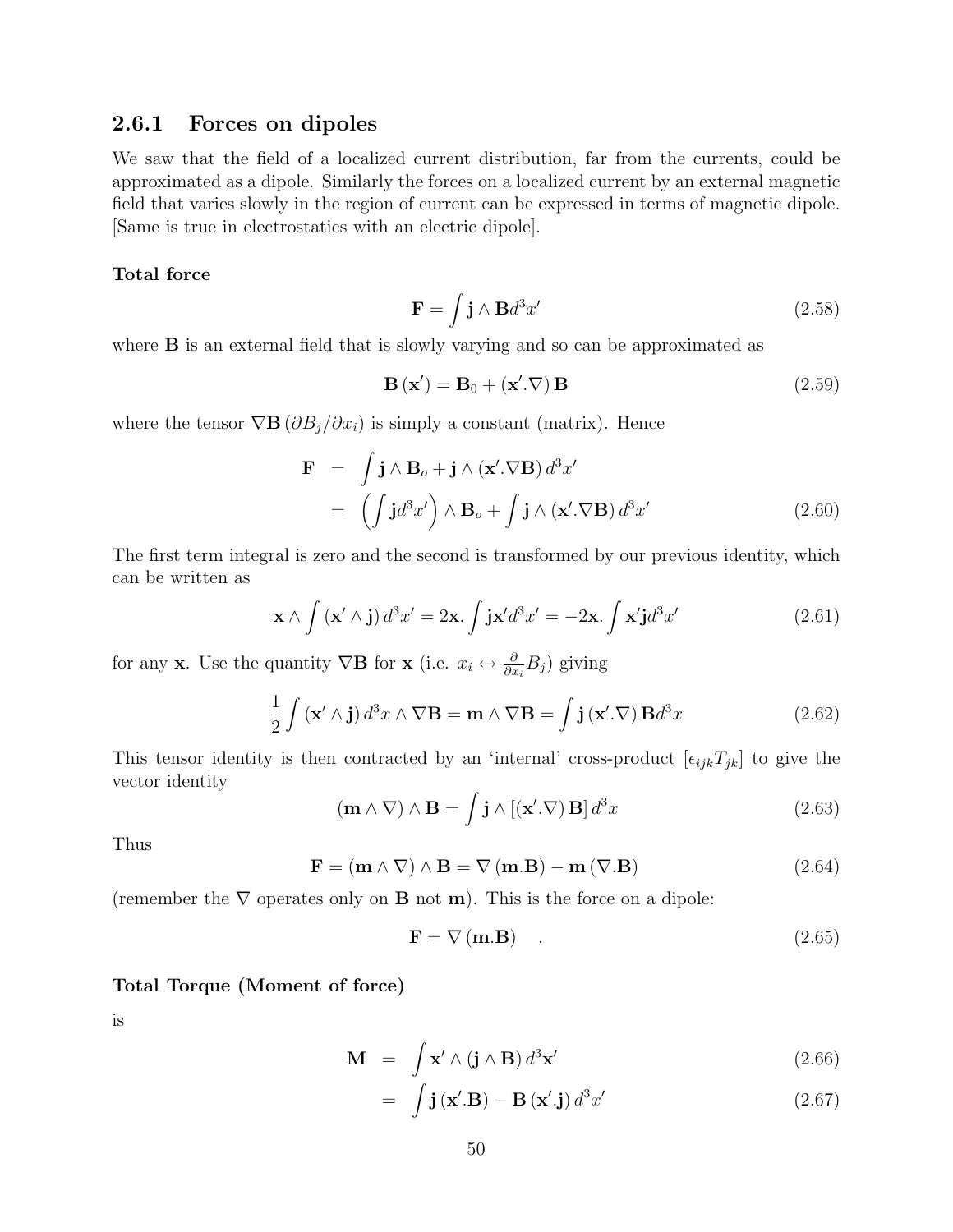**B** here is (to lowest order) independent of  $x'$ :  $B_0$  so second term is zero since

$$
\int \mathbf{x}' \cdot \mathbf{j} d^3 x' = \int \frac{1}{2} \left\{ \nabla \cdot \left( |x'|^2 \mathbf{j} \right) - |x'|^2 \nabla \cdot \mathbf{j} \right\} d^3 x' = 0. \tag{2.68}
$$

The first term is of the standard form of our identity.

$$
\mathbf{M} = \mathbf{B} \cdot \int \mathbf{x'} \mathbf{j} d^3 x' = -\frac{1}{2} \mathbf{B} \wedge \int (\mathbf{x'} \wedge \mathbf{j}) d^3 x'
$$
 (2.69)

 $\mathbf{M} = \mathbf{m} \wedge \mathbf{B}$  Moment on a dipole. (2.70)



Figure 2.19: Elementary circuit for calculating magnetic force.

#### 2.6.2 Force on an Elementary Magnetic Moment Circuit

Consider a plane rectangular circuit carrying current I having elementary area  $dx dy = dA$ . Regard this as a vector pointing in the  $z$  direction  $dA$ . The force on this current in a field  $B(r)$  is F such that

$$
F_x = I dy [B_z (x + dx) - B_z (x)] = I dy dx \frac{\partial B_z}{\partial x}
$$
\n(2.71)

$$
F_y = -Idx [B_z (y + dy) - B_z (y)] = I dy dx \frac{\partial B_z}{\partial y}
$$
\n(2.72)

$$
F_z = -Idx [B_y (y + dy) - B_y (y)] - Idy [B_x (x + dx) - B_x (x)]
$$
  
= 
$$
-I dxdy \left[ \frac{\partial B_x}{\partial x} + \frac{\partial B_y}{\partial y} \right] = I dy dx \frac{\partial B_z}{\partial z}
$$
 (2.73)

(using  $\nabla \cdot \mathbf{B} = 0$ ). Hence, summarizing:  $\mathbf{F} = I dy dx \nabla B_z$ . Now define  $\mathbf{m} = I d\mathbf{A} = I dy dx \hat{\mathbf{z}}$ and take it constant. Then clearly the force can be written

$$
\mathbf{F} = \nabla \left( \mathbf{B} . \mathbf{m} \right) \tag{2.74}
$$

or strictly  $(\nabla \mathbf{B})\mathbf{m}$ .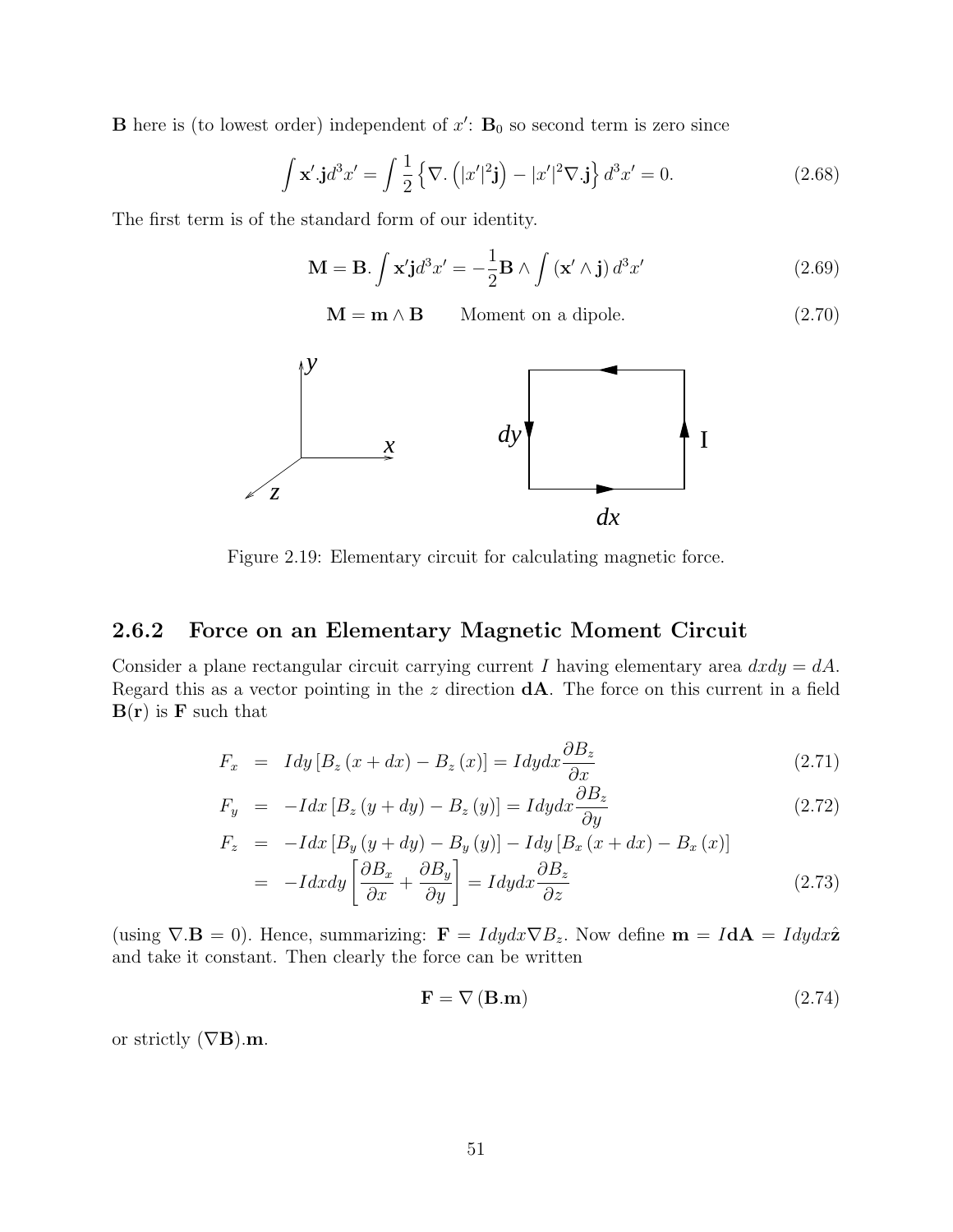

Figure 2.20: Moment on a bar magnet in a uniform field.



Figure 2.21: A magnetic moment in the form of a bar magnet is attracted or repelled toward the stronger field region, depending on its orientation.

#### 2.6.3 Example

Small bar magnet: archetype of dipole. In uniform B feels just a torque aligning it with B. In a uniform field, no net force.

Non-uniform field: If magnet takes its natural resting direction,  $\mathbf m$  parallel to  $\mathbf B$ , force is

$$
\mathbf{F} = m\nabla|B| \tag{2.75}
$$

A bar magnet is attracted to high field. Alternatively if m parallel to minus B the magnet points other way

 $\mathbf{F} = -m\nabla|B|$  repelled from high |B|. (2.76)

Same would be true for an elementary circuit dipole. It is attracted/repelled according to whether it acts to increase or decrease B locally. A charged particle moving in its Larmor orbit is always diamagnetic: repelled from high  $|B|$ .

#### 2.6.4 Intuition

There is something slightly non-intuitive about the "natural" behavior of an elementary wire circuit and a particle orbit considered as similar to this elementary circuit. Their currents flow in opposite directions when the wire is in its stable orientation. The reason is that the strength of the wire sustains it against the outward magnetic expansion force, while the particle needs an inward force to cause the centripetal acceleration.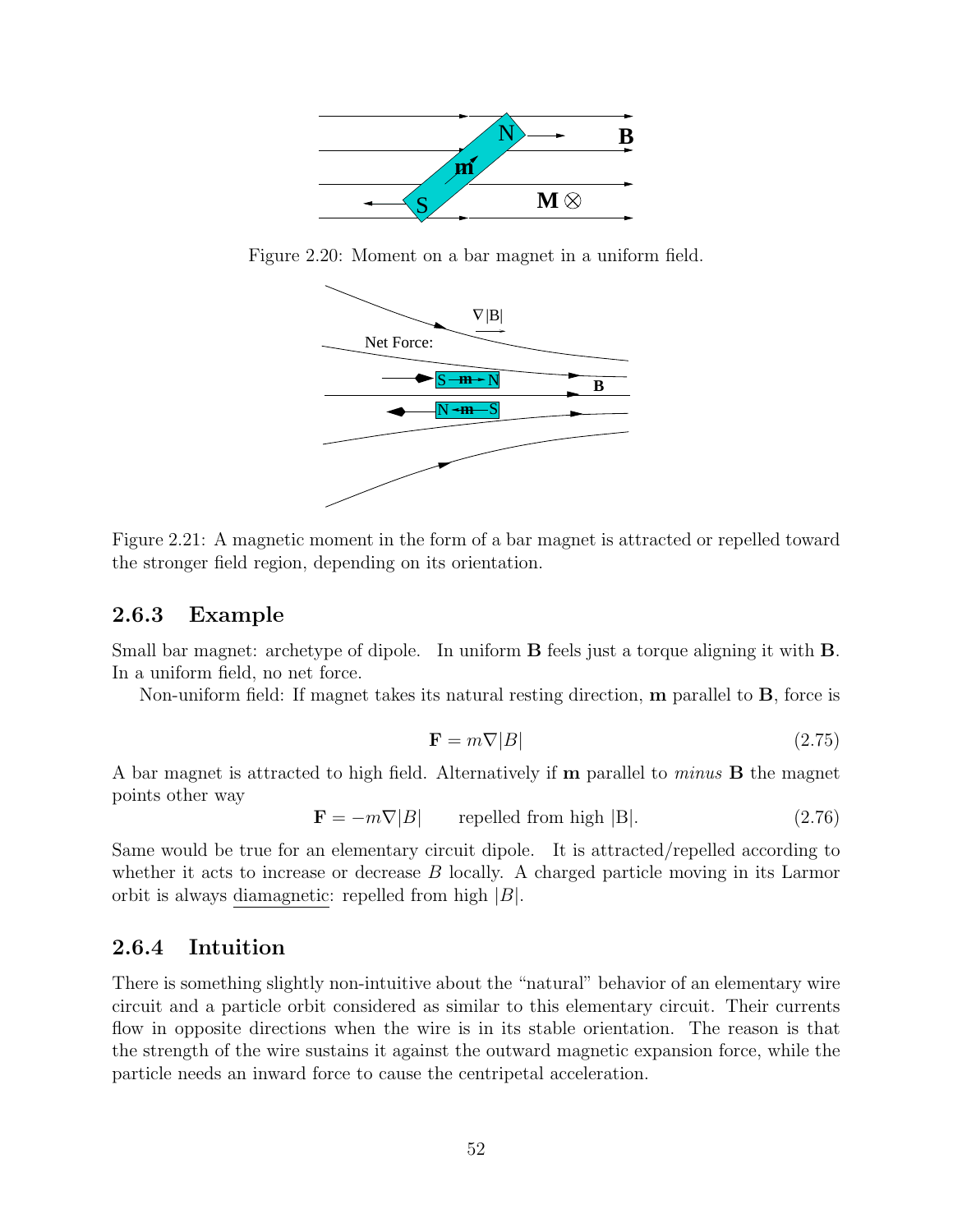

Figure 2.22: Elementary circuit acting as a dipole experiences a force in a non-uniform magnetic field.

| <b>Stable Orientation</b> | To balance acceleration  |
|---------------------------|--------------------------|
| $i^{\text{AB}}$ outwards. | $i \wedge B$ inwards.    |
|                           |                          |
| Wire Loop                 | <b>Orbiting Particle</b> |

Figure 2.23: Difference between a wire loop and a particle orbit in their "natural" orientation.

#### 2.6.5 Angular Momentum

 $\sum_i M_i \mathbf{x}_i \wedge \mathbf{v}$  and magnetic moment is  $\mathbf{m} = \frac{1}{2} \sum q_i \mathbf{x}_i \wedge \mathbf{v}_i$ . So If the local current is made up of particles having a constant ratio of charge to mass:  $q/M$ say (Notational accident **m** is magnetic moment). Then the angular momentum is  $\mathbf{L} =$ 

$$
\mathbf{m} = \frac{q}{2M} \mathbf{L}.
$$
 "Classical" (2.77)

This would also be true for a continuous body with constant (charge density)/(mass density)  $(\rho/\rho_m)$ . Elementary particles, e.g. electrons etc., have 'spin' with moments **m**, **L**. However they do not obey the above equation. Instead

$$
\mathbf{m} = g \frac{q}{2M} \mathbf{L} \tag{2.78}
$$

with the Landé g-factor ( $\simeq$  2 for electrons). This is attributed to quantum and relativistic effects. However the "classical" value might not occur if  $\rho/\rho_m$  were not constant. So we should not be surprised that  $g$  is not exactly 1 for particles' spin.

# 2.6.6 Precession of a Magnetic Dipole (formed from charged particle)

The result of a torque  $\mathbf{m} \wedge \mathbf{B}$  is a change in angular momentum. Since  $\mathbf{m} = g\mathbf{L}q/2M$  we have

$$
\frac{d\mathbf{L}}{dt} = \mathbf{m} \wedge \mathbf{B} = g \frac{q}{2M} (\mathbf{L} \wedge \mathbf{B}))
$$
\n(2.79)